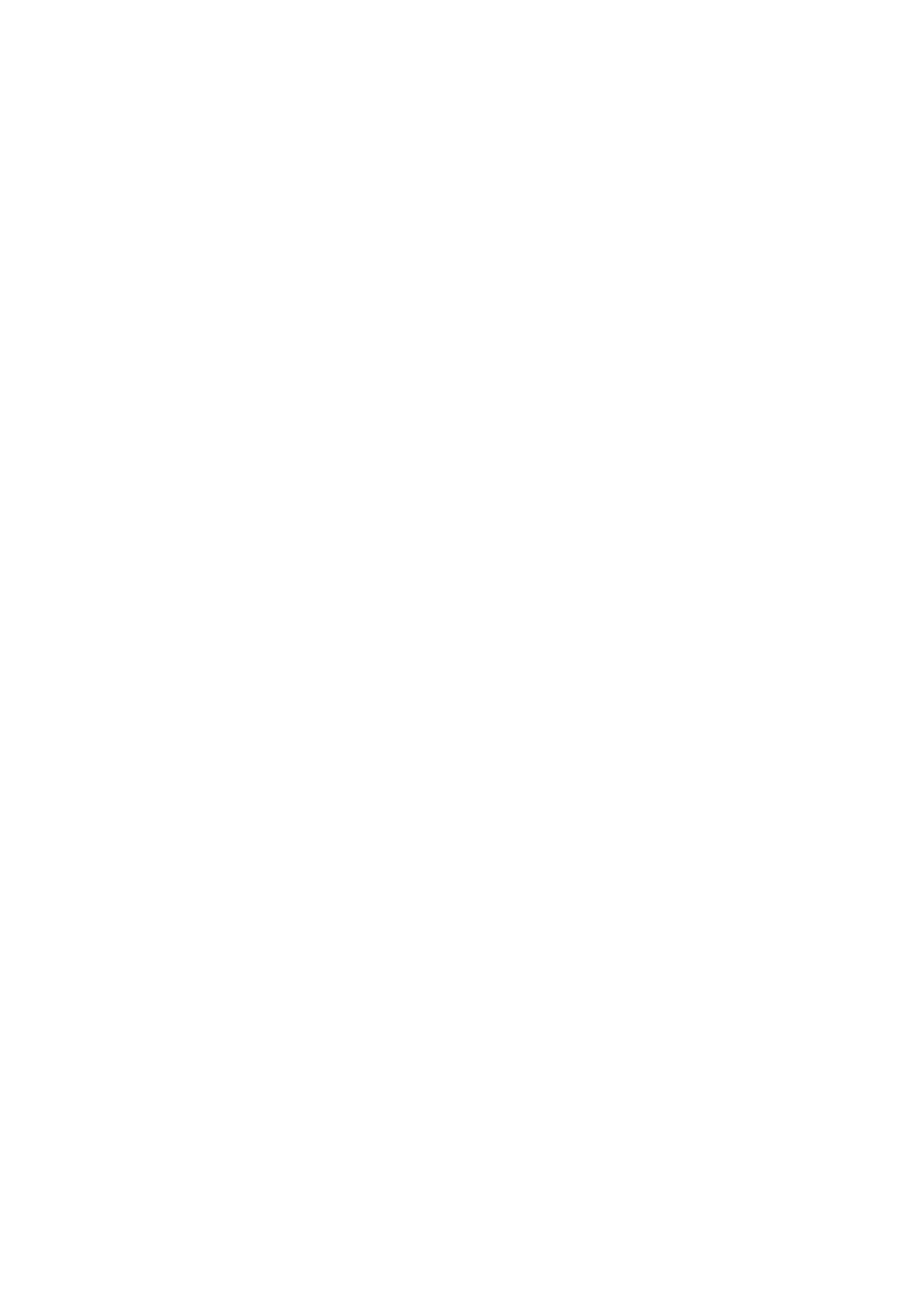### **REPORT**

### **1. Introduction**

- 1.1 This is emergency draft legislation, drafted in response to the Covid-19 pandemic which is currently affecting Jersey and most of the globe.
- 1.2 The Draft Marriage and Civil Status (Amendment of Law) (Covid-19 Temporary Amendment) (Jersey) Regulations 202- (the "draft Regulations") would amend the [Marriage and Civil Status \(Jersey\) Law](https://www.jerseylaw.je/laws/revised/Pages/12.600.aspx) 2001 ("the 2001 Law"). These amendments would modify the operation of Part 5 of the 2001 Law, which governs the registration of births, deaths and marriages in Jersey, as a consequence of the outbreak of Covid-19 in Jersey. The aim of these Regulations is to achieve two goals, the first is to reduce the significant risk posed to the Office of the Superintendent Registrar by reducing the requirement for human contact when registering a birth, stillbirth or death. The second purpose of these Regulations is to allow the registration of death process to cope with increased demand and a possible reduction in the availability of registered medical practitioners.
- 1.3 The draft Regulations propose temporary measures which will expire on 30th September 2020.

### **2. Legislation**

- 2.1 The 2001 Law provides a legislative framework for civil registration and solemnization of marriage in Jersey.
- 2.2 Currently, under the 2001 Law, an informant is required to provide particulars related to the birth, stillbirth or death, to the registrar. The informant is then required, under Article 72 of the 2001 Law, to – when giving particulars of a birth, stillbirth or death – sign in the presence of the registrar, the entry made in the appropriate register.
- 2.3 This requirement to provide particulars is usually carried out by parents, family members or funeral directors – termed "the informant" under the Law. Due to the contagious nature of Covid-19 it is important to reduce human contact where possible. The draft Regulations enable the Superintendent Registrar to inform, for the purposes of registration, a registrar of the particulars of a birth, stillbirth or death which come to the attention of the Superintendent Registrar. The modifications also enable the Superintendent Registrar or Deputy Superintendent Registrar to sign the appropriate register as an informant. This enables the particulars of a birth, stillbirth or death to be provided electronically, thereby significantly reducing the chances of transmission of the disease and therefore the risks posed to the Office of the Superintendent Registrar of contracting the virus.
- 2.4 Article 64(2) of the 2001 Law provides that a registered medical practitioner is qualified in relation to the death of any person and therefore permitted to complete the Certificate of fact and cause of death if they attended to the deceased during his or her last illness, within the period of 14 days preceding the date of death and has viewed the body after death. The 2001 Law also provides, in Article 64(2)(b), for circumstances where these requirements are not met. However, if this is the case, the Viscount is required to authorise the certificate of fact and cause of death. Due to the capacity of the Viscount it has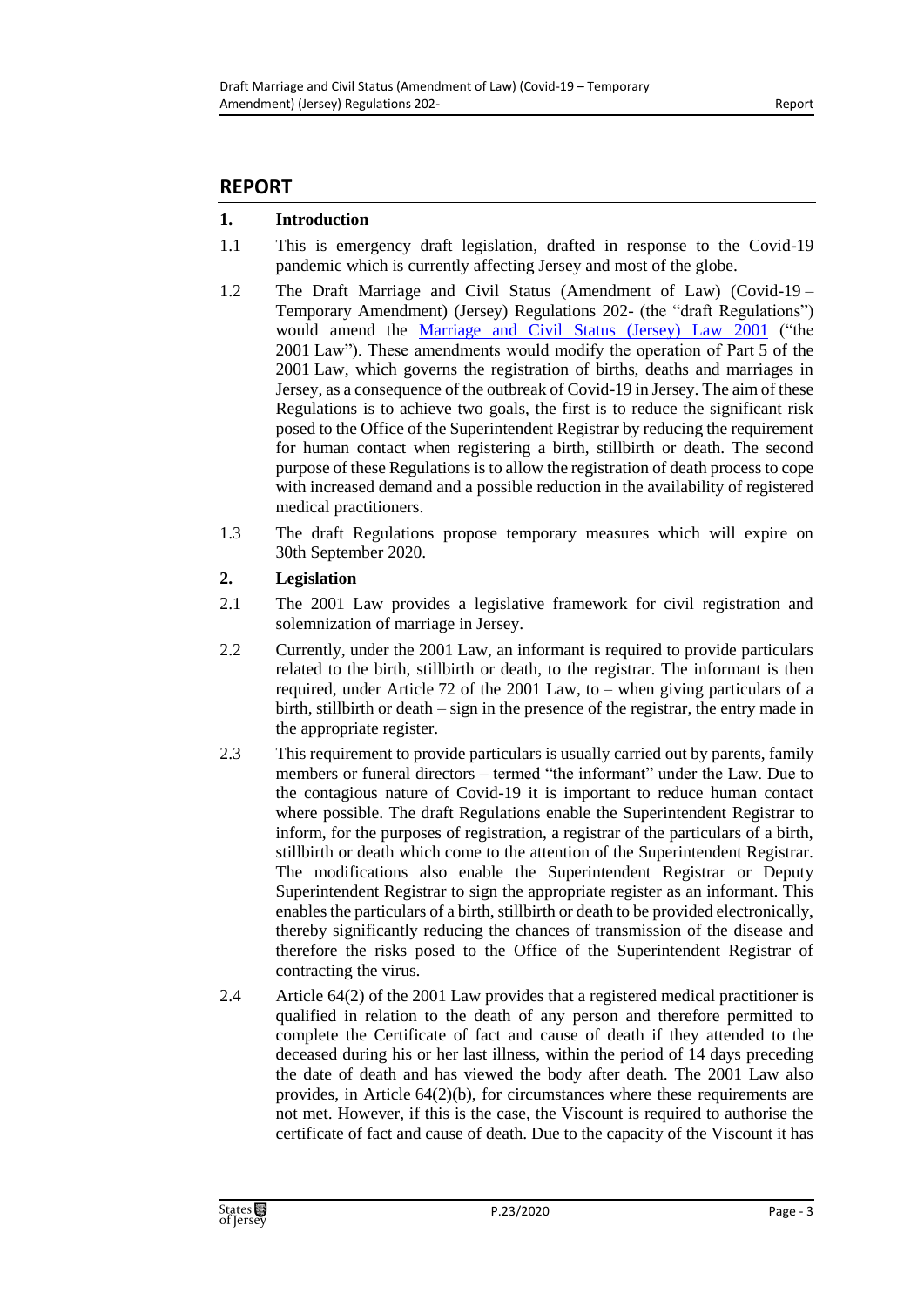been agreed, during consultation with the Office of the Viscount, that this would lead to delays in the authorising of the certificate.

2.5 To remedy this and reduce the amount of involvement of the Viscount, the draft Regulations extend the required 14-day period of attendance prior to the death to 28 days. This longer period will also ease the burden on registered medical practitioners, meaning that they will be qualified to complete the certificate of fact and cause of death if they have visited a patient up to 28 days prior to the date of death.

### **3. Financial and manpower implications**

There are no financial or manpower implications for the States arising from the adoption of these draft Regulations.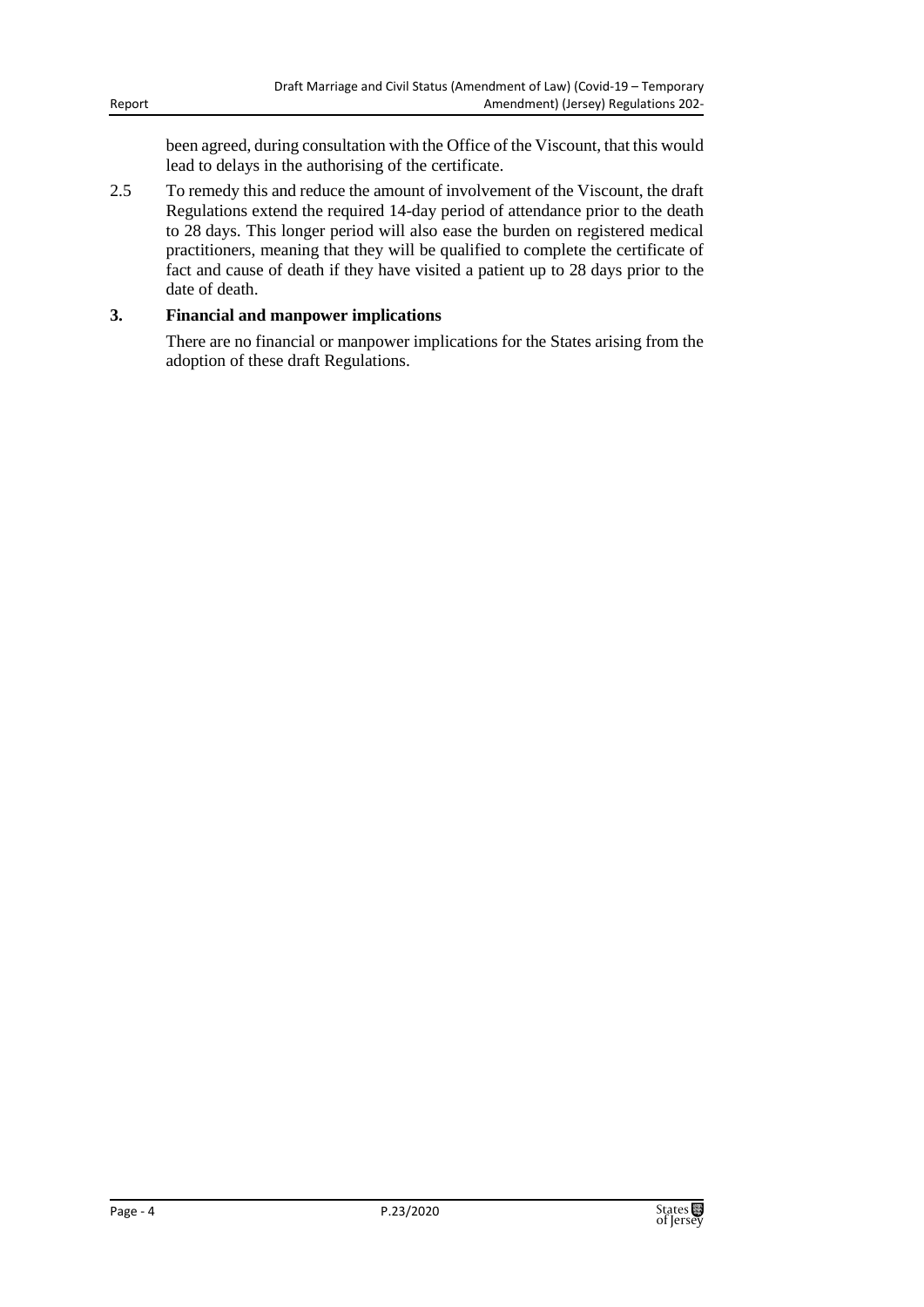### **EXPLANATORY NOTE**

These Regulations, if passed, would modify the operation of Part 5 (Registration of Births, Deaths and Marriages) of the Marriage and Civil Status (Jersey) Law 2001 (the "principal Law") as a consequence of the outbreak of Covid-19 in Jersey.

The principal Law is amended as follows (*Regulation 1*).

*Regulation 2* inserts Article 49A, which contains the following provisions.

Article 49A(1) enables the Superintendent Registrar to inform, for the purpose of registration, a registrar of particulars of a birth, stillbirth or death that come to the attention of the Superintendent Registrar.

Article 49A(2) increases the period of time preceding the date of death of a person (from 14 to 28 days) during which a registered medical practitioner must have attended the person in order to be qualified in relation to the death of that person.

Article 49A(3) enables the Superintendent Registrar and Deputy Superintendent Registrar to sign, as an informant, the entry of a birth, stillbirth or death made in the appropriate register if the Superintendent Registrar or Deputy Superintendent Registrar is satisfied that the particulars of the birth, stillbirth or death were provided in accordance with the principal Law.

Article 49A(4) makes it clear that, for the purpose of Part 5 of the principal Law, 'give', 'produce' and 'provide' includes delivering by post and sending by email to an email address specified for that purpose.

Article 49A expires on 30th September 2020.

*Regulation 3* sets out how these Regulations may be cited and provides for them to come into force on the day after they are made.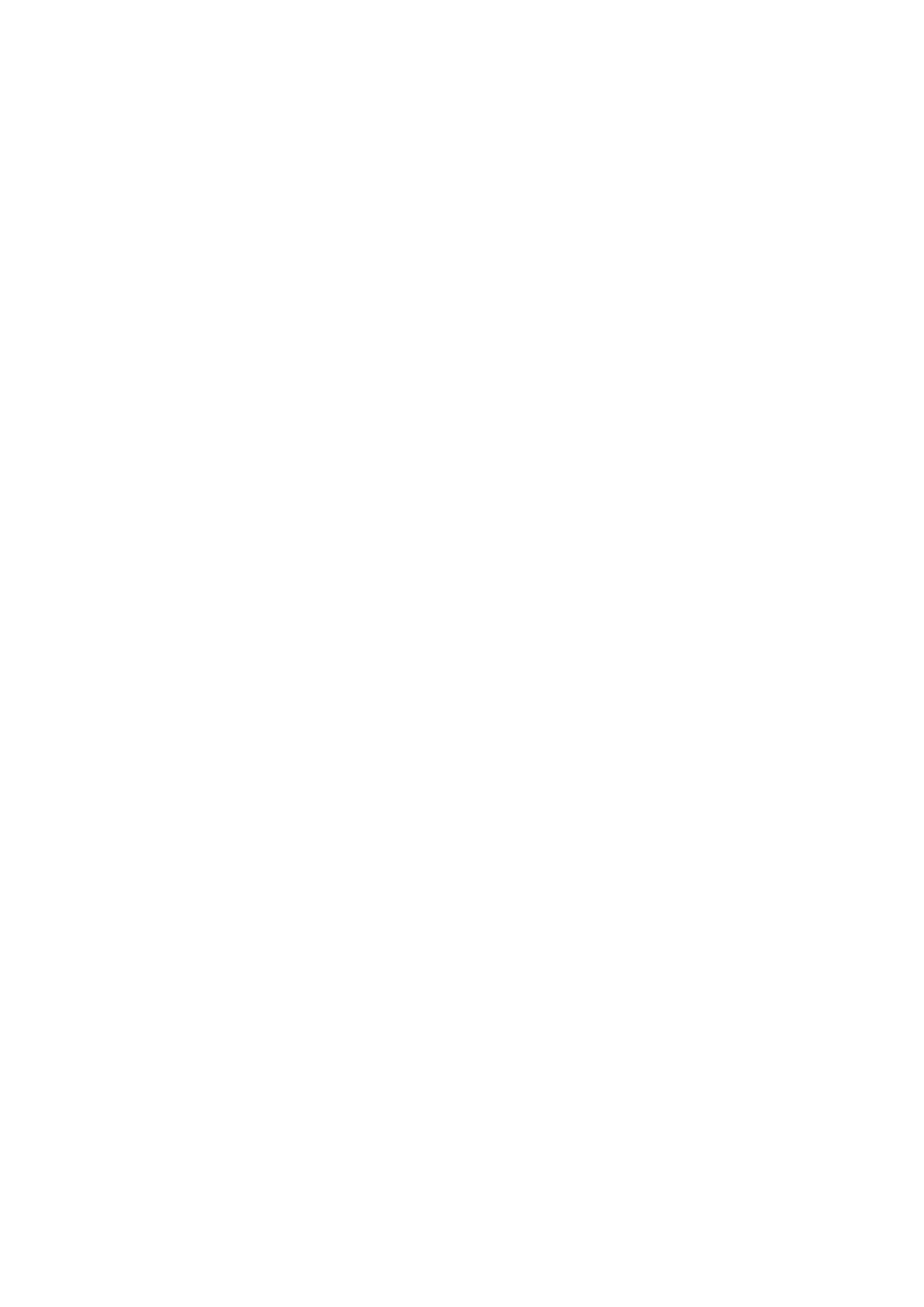

## **DRAFT MARRIAGE AND CIVIL STATUS (AMENDMENT OF LAW) (COVID-19 – TEMPORARY AMENDMENT) (JERSEY) REGULATIONS 202-**

*Made [date to be inserted] Coming into force [date to be inserted]*

**THE STATES** make these Regulations under Article 82(2) of the Marriage and Civil Status (Jersey) Law  $2001^1$  –

### **1 Marriage and Civil Status (Jersey) Law 2001 amended**

The Marriage and Civil Status (Jersey)  $Law\ 2001^2$  is amended in accordance with these Regulations.

### **2 Article 49A inserted**

After Article 49, there is inserted –

### **"49A Modification of Part 5 due to outbreak of Covid-19**

- (1) Despite any other provision in this Part, where any particulars of a birth, stillbirth or death come to the attention of the Superintendent Registrar, the Superintendent Registrar may inform a registrar of those particulars for the purpose of registration under this Part.
- (2) Despite Article 64(2)(a), a registered medical practitioner is qualified in relation to the death of any person if the practitioner attended the deceased during his or her last illness and within the period of 28 days preceding the date of death and has viewed the body after death.
- (3) Despite Article 72, the Superintendent Registrar or Deputy Superintendent Registrar may sign, as an informant, the entry of a birth, stillbirth or death made in the appropriate register if the Superintendent Registrar or Deputy Superintendent Registrar is satisfied that the particulars of the birth, stillbirth or death were provided in accordance with this Law.
- (4) For the purpose of Part 5, "give", "produce" and "provide" include –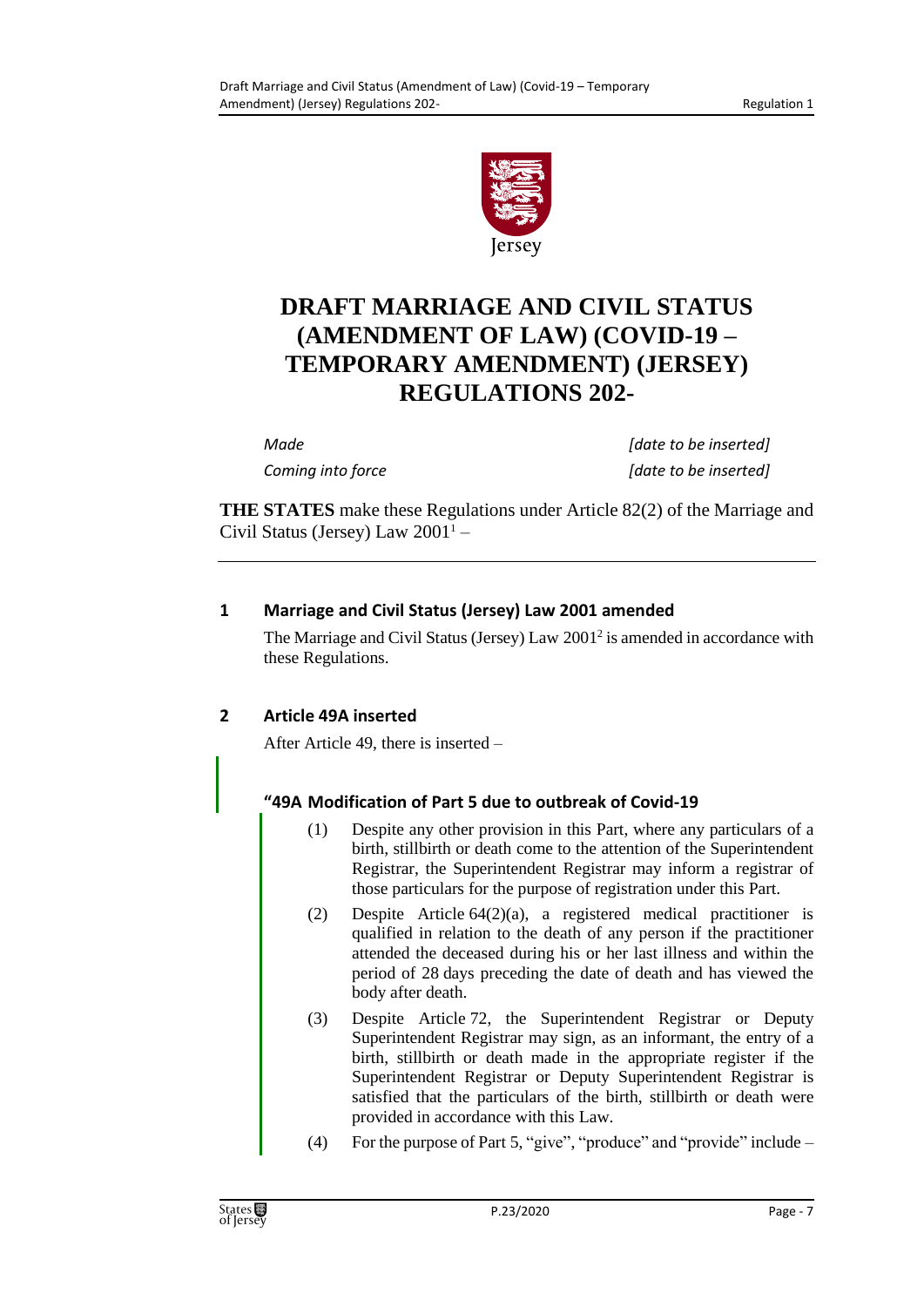- (a) delivering by post; or
- (b) sending by email to an email address specified for that purpose.
- (5) This Article expires on 30th September 2020.".

#### **3 Citation and commencement**

These Regulations may be cited as the Marriage and Civil Status (Amendment of Law) (Covid-19 – Temporary Amendment) (Jersey) Regulations 202- and come into force on the day after they are made.